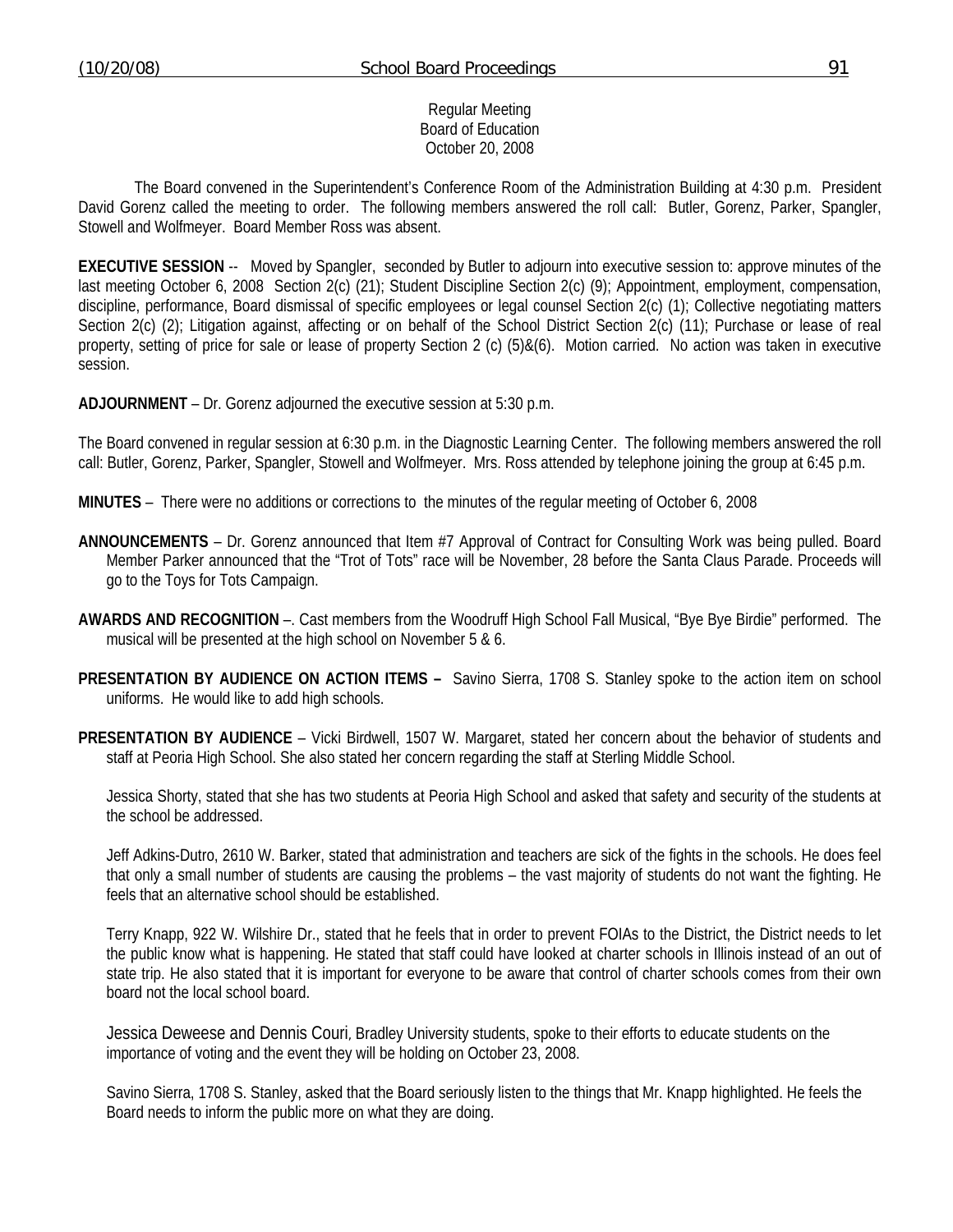Nakita Thomas, 748 E. Arcadia, graduate of Woodruff High School and currently a senior in a nursing program, spoke to the need for teachers and staff to lift up the students and give them positive encouragement and praise.

## **CONSENT AGENDA –**

ADOPTION OF CONSENT CALENDAR -- Moved by Wolfmeyer, seconded by Parker adoption of the consent calendar.

On roll call, 7 ayes. Motion carried.

GIFTS TO SCHOOL DISTRICT – Moved by Wolfmeyer, seconded by Parker, that the following donations be accepted and letters of appreciation sent to the donors.

School supplies, valued by the donor at \$100.00, donated to Calvin Coolidge Middle School by John Leachman

School supplies, valued by the donor at \$27.00, donated to Hines Primary School by Matt & Dena Kaag

Robert Jamieson School received the following donations in support of homecoming activities

\$100.00 donated by Bob and Rosemary Manning

\$100.00 donated by Commercial Irrigation & Turn, Dan and Angie Aeschliman

\$100.00 donated by Bob Manning

\$100.00 donated by Jim Manning

\$25.00 donated by Paul Manning

\$175.00 donated by Linda Manning

Walker, valued by the donor at \$150.00, donated to Robert Jamieson School by Jennifer Lee

Treadmill, valued by the donor at \$200.00, donated to Robert Jamieson School by Pam Dowds

Snare drum with stand, valued by the donor at \$150.00, donated to Lindbergh Middle School by Tara Flippen

\$640.00 to be used as attendance incentives, donated to Peoria Alternative High School by Peoria North Rotary

Lawn tractor, valued by the donor at \$1,000.00 donated to Peoria High School by Mike Olson & Family

Bust of Thomas Jefferson, valued by the donor at \$655.95, donated to Thomas Jefferson Primary School by William F. Hardin

School supplies, valued by the donor at \$10.00, donated to Von Steuben Middle School by Andrew Rosinski

\$1,124.78 in cash and school and classroom supplies donated to Von Steuben Middle School by Central School in Washington, IL

School and office supplies, valued by the donor at \$27.00, donated to Von Steuben Middle School by Matt & Dena Kaag

Washington Gifted School received the following donations in support of the school fundraiser

\$40.00 donated by Mr. and Mrs. Brian Morrical

\$100.00 donated by Dr. and Mrs. Patrick Elwood

\$25.00 donated by Mr. and Mrs. Thomas McConnaughay

\$50.00 donated by Ms. Lestari Meier

\$50.00 donated by Mrs. Jeanne King

\$500.00 donated by Dr. Eric Elwood

\$25.00 donated by Mr. and Mrs. Richard Schwindenhammer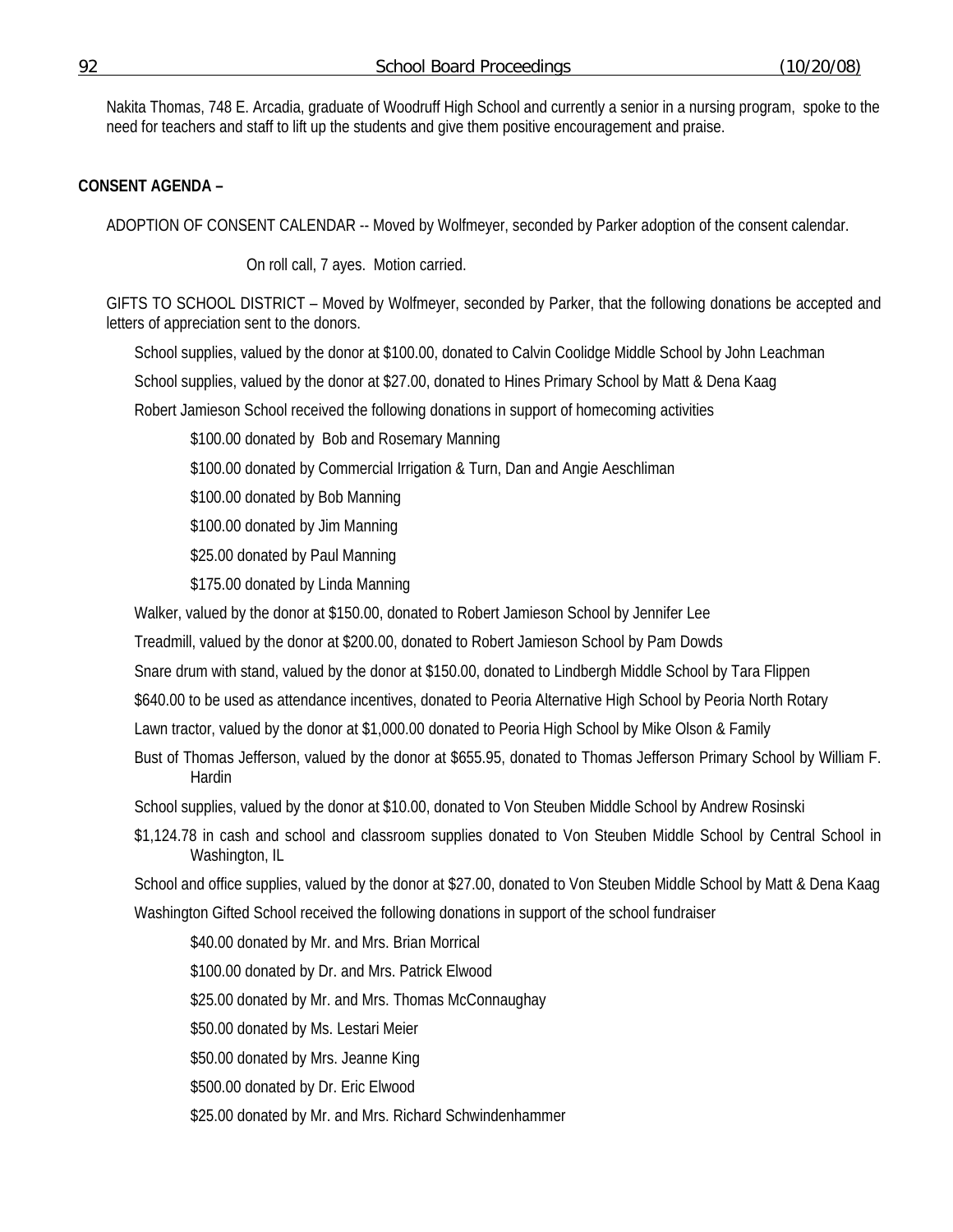\$30.00 donated by Mr. and Mrs. Salim Salim

\$25.00 donated by Mr. and Mrs. Jeffrey Griffith

\$400.00 for ear molds, hearing aid batteries and classroom supplies, donated to the Deaf and Hard of Hearing program and Woodrow Wilson Primary School by the Optimist Club of Peoria.

On roll call, 7 ayes. Motion carried.

PAYMENT OF BILLS -- Moved by Wolfmeyer, seconded by Parker approval of the payment of the following bills.

| FUND | <b>DESCRIPTION</b>                  | <b>BAL.SHEET</b> | <b>REVEN</b> | <b>FXPFNSI</b> | TOTAL        |
|------|-------------------------------------|------------------|--------------|----------------|--------------|
| 10   | EDUCATIONAL FUND                    | \$14,889.65      |              | \$322,075.39   | \$336,965.04 |
| 20   | <b>OPERATIONS, BLDG &amp; MAINT</b> |                  |              | \$53,035.92    | \$53,035.92  |
| 40   | <b>TRANSPORTATION</b>               |                  |              | \$181,817.89   | \$181,817.89 |
| 60   | CAPITAL IMPROVEMENT                 |                  |              | \$82,825.40    | \$82,825.40  |
| 90   | CAPITAL IMPROVEMENTS                |                  |              | \$123,467.95   | \$123,467.95 |
| 95   | MID CENTRAL ASSOCIATION             |                  |              | \$104.85       | \$104.85     |
| 99   | PPS ADMIN OUTREACH PROG             |                  |              | \$8,046.71     | \$8,046.71   |
|      |                                     |                  |              | \$771,374.11   | \$786,263.76 |

On roll call, 7 ayes. Motion carried.

CONSIDERATION OF BIDS – Moved by Wolfmeyer, seconded by Parker approval of the following bids.

Glen Oak School Site Demolition - Request for bid was sent to six (6) vendors by Farnsworth Group. One returned "no bid"; two vendors were unable to get bonding; two vendors were subcontractors. The only successful vendor is capable of this work and bid as follows:

Otto Baum \$485,000

The above bids were opened on Tuesday, Wednesday, September 17, 2008, at 10:00 am by Debbie Sullivan, Debbie Brown and Dave Ryon. It is recommended to award the bid in the amount of \$485,000.00 to Otto Baum. This bid will be charged to Buildings & Grounds.

Asbestos Abatement for Glen Oak School Site Demolition - Request for bid was sent to ten (10) vendors by MACTEC. Two bids were incomplete and rejected. Six vendors returned bids as follows:

| <b>Champion Environmental</b> | \$120,000.00 |
|-------------------------------|--------------|
| <b>Holian Industries</b>      | \$93,500.00  |
| <b>M&amp;O</b> Environmental  | \$93,400.00  |
| <b>KAM Services</b>           | \$88,694.00  |
| Luse Companies                | \$61,400.00  |
| <b>Midwest Asbestos</b>       | \$88,800.00  |
|                               |              |

The above bids were opened on Thursday, October 16, 2008, at 10:00 am by Julie Cramer, Debbie Brown and Dave Ryon. It is recommended to award the bid in the amount of \$61,400.00 to Luse Companies. This bid will be charged to Buildings & Grounds.

On roll call, 7 ayes. Motion carried.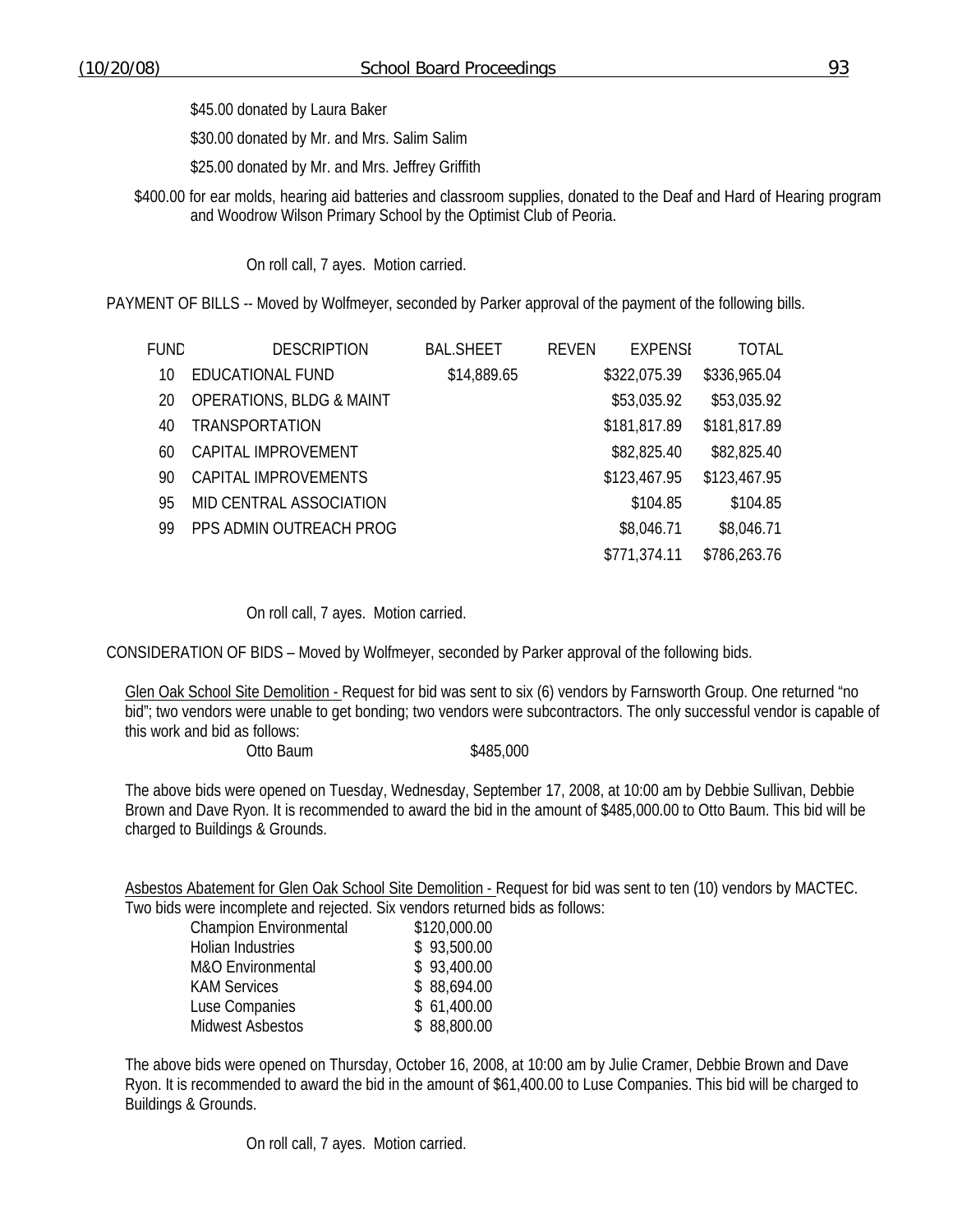| <b>Certified Personnel</b>                                 |                      |
|------------------------------------------------------------|----------------------|
| <b>Appointments</b>                                        |                      |
| Teachers - Full Time                                       |                      |
| Goessman, Douglas                                          | 10-21-08             |
| Grecksch, Megan                                            | 10-21-08             |
| Henry, Sherri                                              | 10-07-08             |
| Hill, Tammara                                              | 10-16-08             |
| Miller, Sherilyn                                           | 10-14-08             |
| Teachers - Part Time                                       |                      |
| Armstrong, Jamie                                           | 10-16-08             |
| Honorable Dismissals to Reinstatement - Teachers Part Time |                      |
| Speck, Anne                                                | 09-15-08             |
| Van Houten, Marie                                          | 09-18-08             |
| <b>Tutors - Hourly</b>                                     |                      |
| Adams, Carol                                               | 10-15-08             |
| Bussone, Sheila                                            | 10-01-08             |
|                                                            | 10-01-08             |
| Cagle, Judy                                                | 10-01-08             |
| Connelley, Caitlin                                         |                      |
| Friedman, Judith                                           | 10-01-08<br>10-01-08 |
| Gordon, Gail                                               |                      |
| Kepple, Louise                                             | 10-01-08             |
| Kinas, Aundrea                                             | 10-01-08             |
| Nordsiek, Jan                                              | 10-15-08             |
| Risk, Richard                                              | 10-17-08             |
| Scott, Patty                                               | 10-15-08             |
| Smith, Sharon                                              | 10-01-08             |
| Tillman, Izola                                             | 10-01-08             |
| Timmes, Val                                                | 10-01-08             |
| Trush, Karen                                               | 10-20-08             |
| Ziegler, Amy                                               | 10-01-08             |
| <b>Non-Certified Personnel</b>                             |                      |
| <b>Appointments</b>                                        |                      |
| Cafeteria - Part Time                                      |                      |
| Edwards, Rosalie                                           | 10-03-08             |
| Jackson, Angela                                            | 10-03-08             |
| Sturdivant, Patricia                                       | 10-03-08             |
| Clerical - Full Time                                       |                      |
| Kester, Tabitha                                            | 10-20-08             |
| Clerical - Part Time                                       |                      |
| Brown, Felicia                                             | 10-07-08             |
| Schlafley, Bridget                                         | 09-29-08             |
| Crossing Guard - Part Time                                 |                      |
| McDonald, James                                            | 10-10-08             |
| Custodian - Full Time                                      |                      |
| Carlson, Donald                                            | 10-21-08             |
| <b>Extended School Program - Part Time</b>                 |                      |
| Cornish, Kayla                                             | 10-06-08             |
| Mahan, Kelly                                               | 10-01-08             |
|                                                            |                      |

HUMAN RESOURCE REPORT -- Moved by Wolfmeyer, seconded by Parker approval of the following human resource report as presented by the administration.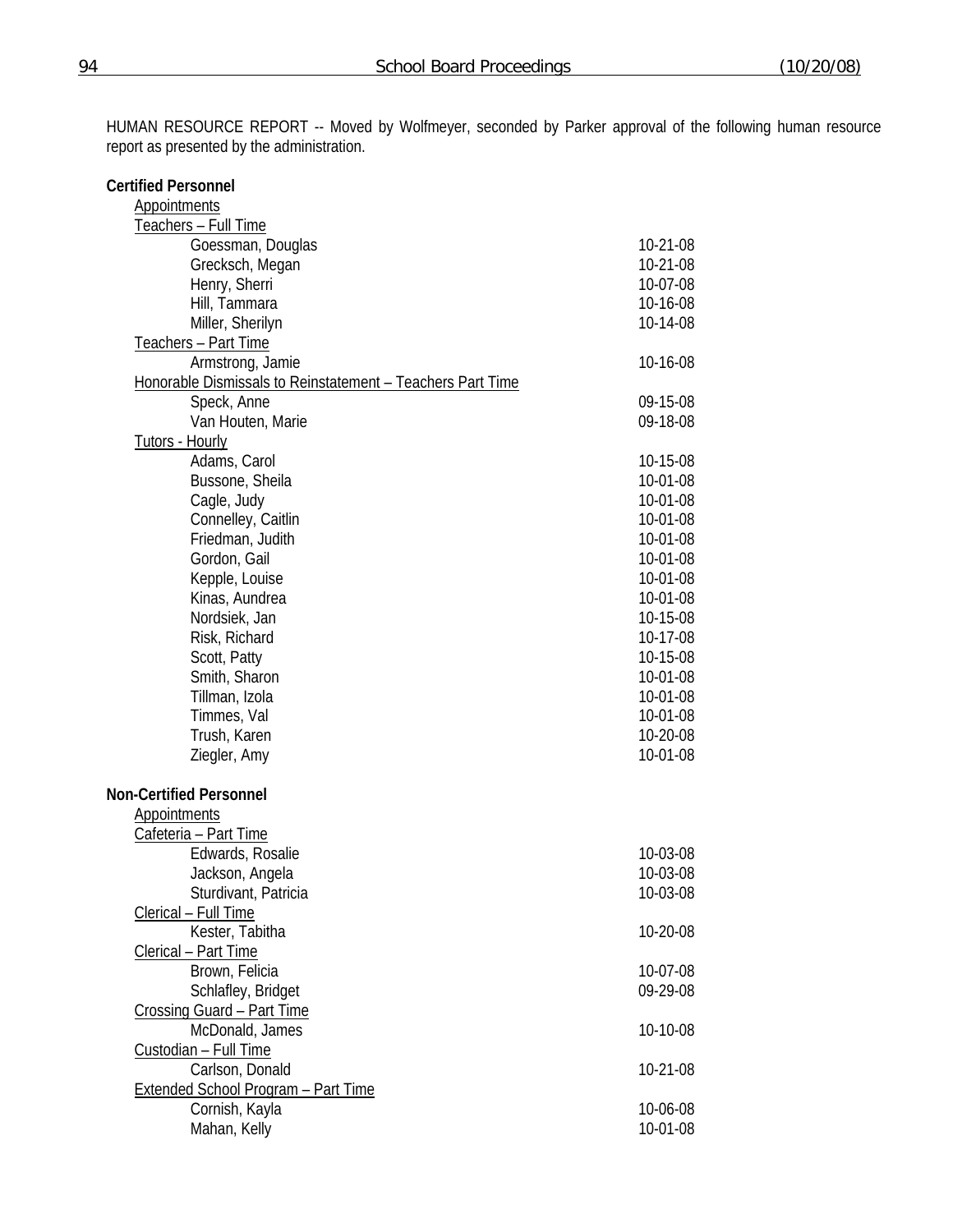| Paraprofessionals - Full Time      |                      |
|------------------------------------|----------------------|
| Howard, Sherri                     | 10-20-08             |
| Wolters, Gloria                    | 10-03-08             |
| <b>Student Workers - Part Time</b> |                      |
| Alexander, Laquan                  | 10-07-08             |
| Bratcher, Zachary                  | 10-07-08             |
| Gordon, Kimberly                   | 10-07-08             |
| Knollenberg, Amanda                | 10-06-08             |
| Miller, Laquita                    | 10-06-08             |
| Morris, Courtney                   | 10-06-08             |
| Olin, Christopher                  | 10-15-08             |
| Lilly, Jerome                      | 10-09-08             |
| Rand, Manuel                       | 10-10-08             |
| Vincent, Darin                     | 10-14-08             |
| Young, Shaniqua                    | 10-10-08             |
| Zavala, Valerie                    | 10-15-08             |
| Transportation - Part Time         |                      |
| Allen, Justin                      | 09-24-08             |
| Cline, Timothy                     | 09-24-08             |
| Drain, Juliette                    | 09-23-08             |
| Jackson, Sirena                    | 10-08-08             |
| Mansfield, Joseph                  | 09-29-08             |
| Malone, Kiera                      |                      |
| Ortega, Arthur                     | 09-23-08             |
| Jackson, Stephanie                 | 09-26-08             |
| Kirby, Virgil                      | 09-18-08             |
| McCraney, Larry                    | 09-29-08             |
| Rutherford, Tiffany                | 09-22-08             |
| Resignations                       |                      |
| Custodian - Full Time              |                      |
| Moore, Larry                       | 09-24-08             |
| <b>Transportation - Part Time</b>  |                      |
| Alexander, Demetra                 | 09-05-08             |
| Alexander, Sequoia                 | 09-08-08             |
| Bentley, Kimberly                  | 05-30-08             |
| Brandscumb, Dershonda              | 09-18-08             |
| Brown, Loretta                     | 05-30-08             |
| Carpenter, Catrina                 | 05-30-08             |
| Cassidy, Pamela                    | 08-13-08             |
| Gaston, Lattina                    | 06-25-08             |
| Gatlin, Collette                   | 05-30-08             |
| Kaczmarek, Mary                    | 09-30-08             |
| Lawrence, Trina                    | 05-30-08             |
| LeNard, Latoya                     | 09-05-08             |
| Mallett, Martresse                 | 06-06-08             |
| Mayfield, LaShante                 | 05-30-08             |
| Mortimer, Kim                      | 08-20-08             |
| Newsom, Deloris                    | 05-30-08             |
| Prieto, Jessica                    | 10-03-08             |
|                                    |                      |
| Riley, Jennifer                    | 06-18-08<br>05-30-08 |
| Rice, Carolyn<br>Risby, Charles    | 05-30-08             |
|                                    |                      |
| Roberts, Sarah                     | 07-17-08             |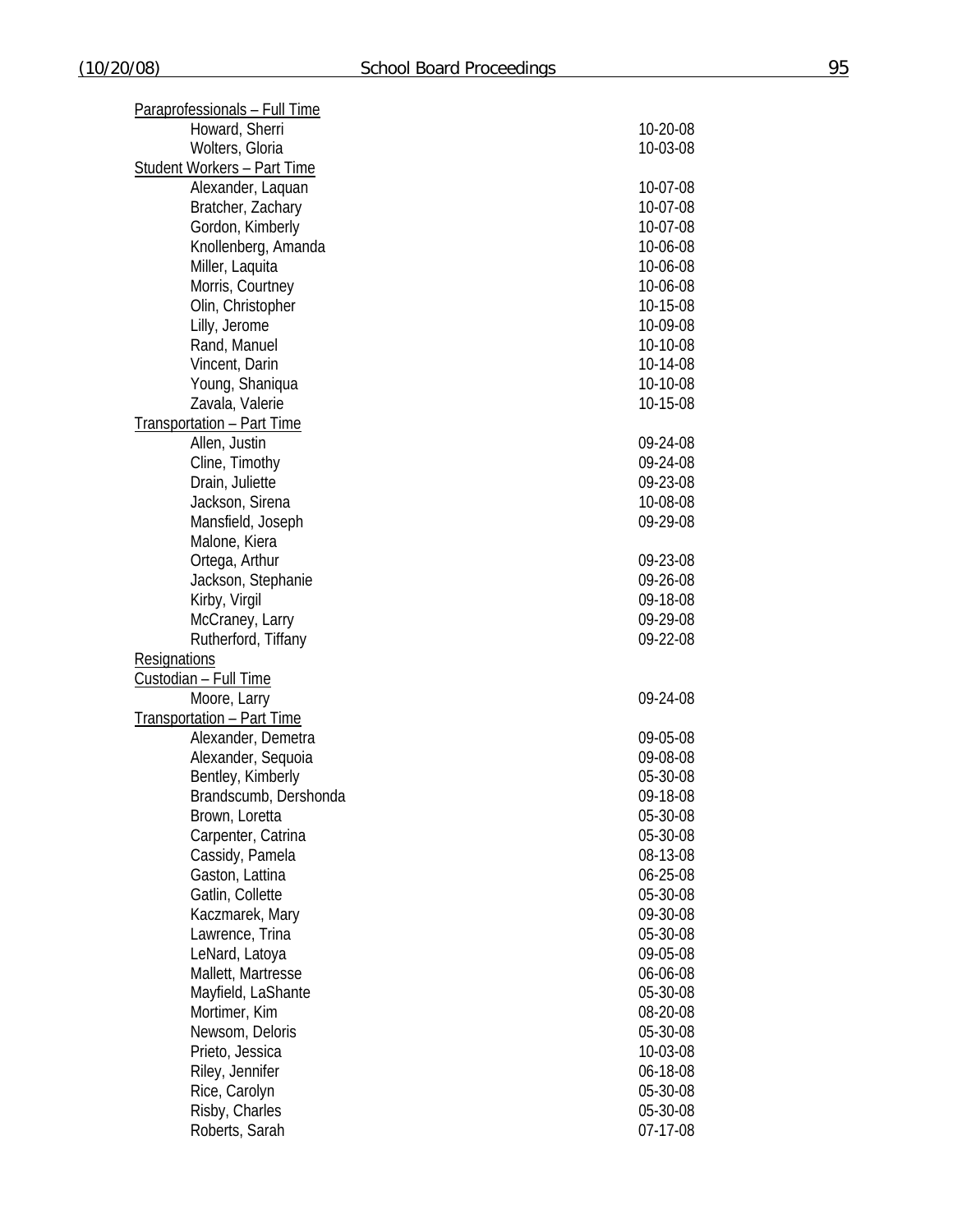| Scott, Rona                        | 09-05-08 |
|------------------------------------|----------|
| Shinkle, Anita                     | 05-30-08 |
| Shinkle, James Sr.                 | 05-30-08 |
| Smith, Dominic                     | 05-30-08 |
| Trowbridge, Kevin                  | 09-05-08 |
| Tubbs, Brenda                      | 09-05-08 |
|                                    |          |
| <b>Terminations</b>                |          |
| <b>Student Workers - Part Time</b> |          |
| Hodge, Tanisha                     | 10-03-08 |
| Jones, Shaquilla                   | 10-03-08 |
| Knollenberg, Amanda                | 10-06-08 |
| Transportation - Part Time         |          |
| Daugherty, Judith                  | 08-20-08 |
| Dismukes, Annie                    | 09-05-08 |
|                                    |          |
| <b>Substitutes</b>                 |          |
| Certified                          |          |
| <b>Appointments</b>                |          |
| <b>Substitute Teachers</b>         |          |
| Beiersdorf, Paul                   | 10-08-08 |
| Brigham, Melissa                   | 10-02-08 |
| Gray, James                        | 10-10-08 |
| Harris, Donna                      | 10-02-08 |
| Henry, Sherri                      | 10-09-08 |
| Mischley, Brittney                 | 10-14-08 |
| Ross, Jamiya                       | 10-02-08 |
| Rutledge, Ryan                     | 10-02-08 |
| <b>Resignations</b>                |          |
| <b>Substitute Teachers</b>         |          |
| Delinski, Judith                   | 10-02-08 |
| Hill, Tammara                      | 10-08-08 |
| Juerjens, Sarah                    | 10-07-08 |
| Matson, Danielle                   | 10-10-08 |
| Non-Certified                      |          |
|                                    |          |
| <b>Appointments</b>                |          |
| <b>Cafeteria</b>                   |          |
| Davis, Lakisha                     | 10-08-08 |
| Harris-Smith, Edie                 | 10-14-08 |
| Lewis, Hannahneen Y                | 10-15-08 |
| Scott, Betty                       | 10-06-08 |
| Stenson, Kendrick                  | 10-10-08 |
| Young, Alonzo                      | 10-14-08 |
| <b>Clerical</b>                    |          |
| Krumholz, Michelle                 | 10-09-08 |
| Robinson, Jennifer                 | 10-10-08 |
| Health Nurse Technician            |          |
| Harris, Barbara                    | 10-06-08 |
| Job Coach                          |          |
| Boyd, Mary Ann                     | 10-06-08 |
| Young, Nasali                      | 10-06-08 |
| Paraprofessional                   |          |
| Contreras, Shelly                  | 10-10-08 |
| Jackson, Jenise                    | 10-09-08 |
|                                    |          |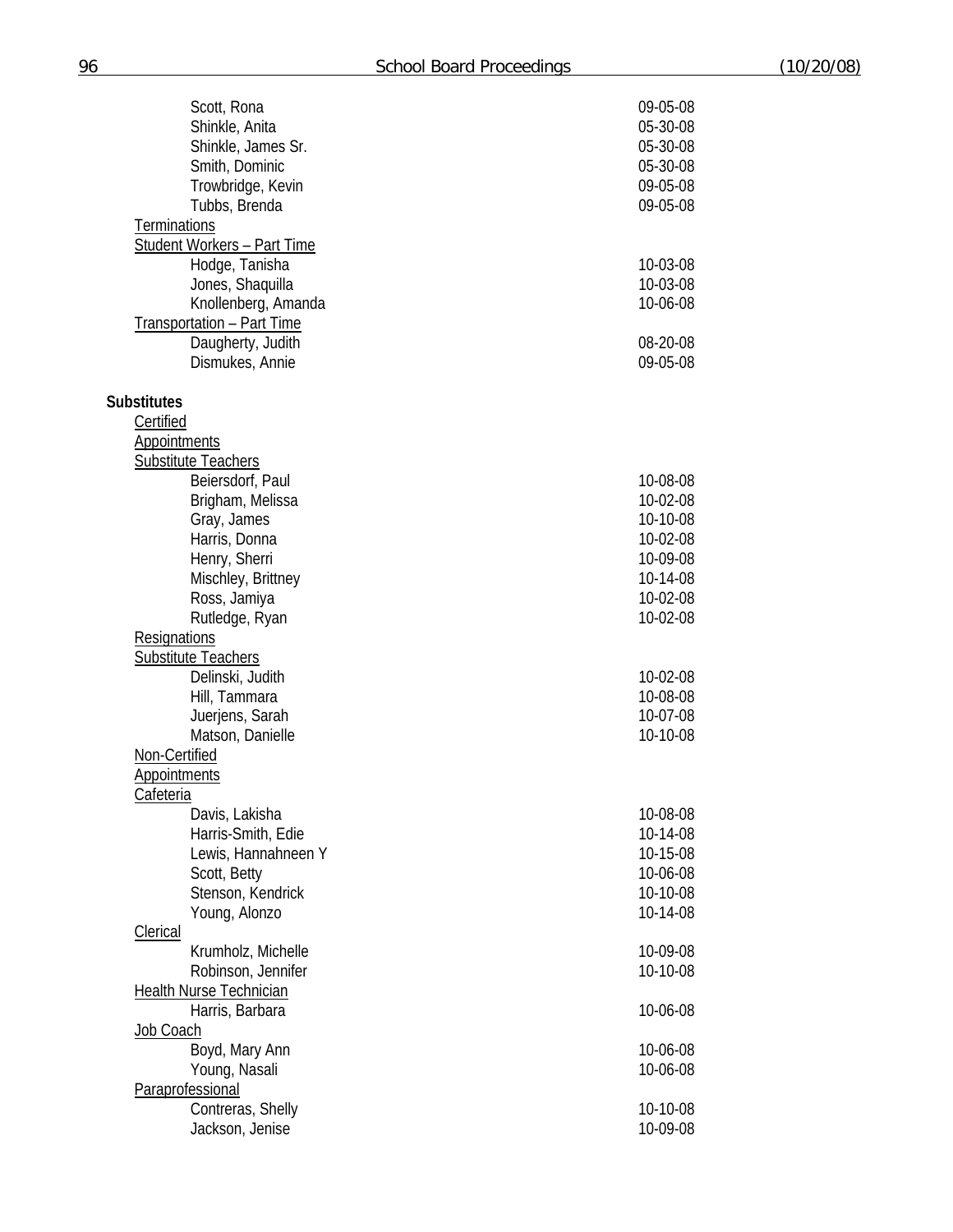| Special Ed Attendants/Behavioral Assistants |          |
|---------------------------------------------|----------|
| Armstrong, Kevin                            | 10-14-08 |
| Bailey, Scedric                             | 10-15-08 |
| Brown, Lamont                               | 10-15-08 |
| Burse, Paul                                 | 10-15-08 |
| Carter, Shamese                             | 10-06-08 |
| Ellis, April                                | 10-15-08 |
| Fisher, Latoshia                            | 10-03-08 |
| Gaston, Rashida                             | 10-09-08 |
| Gillespie, Thomas                           | 10-15-08 |
| Johnson, Ketrina                            | 10-15-08 |
| King, Terry                                 | 10-15-08 |
| Lowe, Shaleea                               | 10-09-08 |
| McCall, Bradford                            | 10-15-08 |
| Moore, Mark                                 | 10-15-08 |
| Neal, Shunitha                              | 10-15-08 |
| Pickens, Cardell                            | 10-15-08 |
| Russell, Maurice                            | 09-24-08 |
| Todd, Nichelle                              | 10-15-08 |
| Walters, Chauncy                            | 10-15-08 |
| Williams, Edd                               | 10-15-08 |
| Williams, Shatika                           | 10-10-08 |
| Wilson, Donald                              | 10-15-08 |
| <b>Resignations</b>                         |          |
| Cafeteria                                   |          |
| Konjit, Franklin                            | 10-07-08 |
| Special Ed Attendants/Behavioral Assistants |          |
| Alexander, Brion                            | 10-08-08 |
| Bailey, Katina                              | 10-08-08 |
| Jackson, Tanisha                            | 10-09-08 |
| Slaughter, Julian                           | 10-08-08 |

On roll call, 7 ayes. Motion carried.

TRAVEL REQUESTS - Moved by Wolfmeyer, seconded by Parker approval of the travel requests as presented by the administration. (Copy is on file in the board secretary's office.)

On roll call, 7 ayes. Motion carried.

AGREEMENT WITH CHILDREN'S HOME - Moved by Wolfmeyer, seconded by Parker that the administration be authorized to enter into a contractual agreement with Children's Home to provide mental health counseling services to our students.

On roll call, 7 ayes. Motion carried.

CONTRACT FOR NURSING SERVICES – Moved by Wolfmeyer, seconded by Parker that the administration be authorized to enter into a contract with Maxim Healthcare Services to provide one-on-one nursing services for a student with significant disabilities.

On roll call, 7 ayes. Motion carried.

ADOPTION OF RESOLUTION - Moved by Wolfmeyer, seconded by Parker that the Board of Education adopt the resolution calling public hearings concerning the intent of the Board of Education of the City of Peoria, School District Number 150,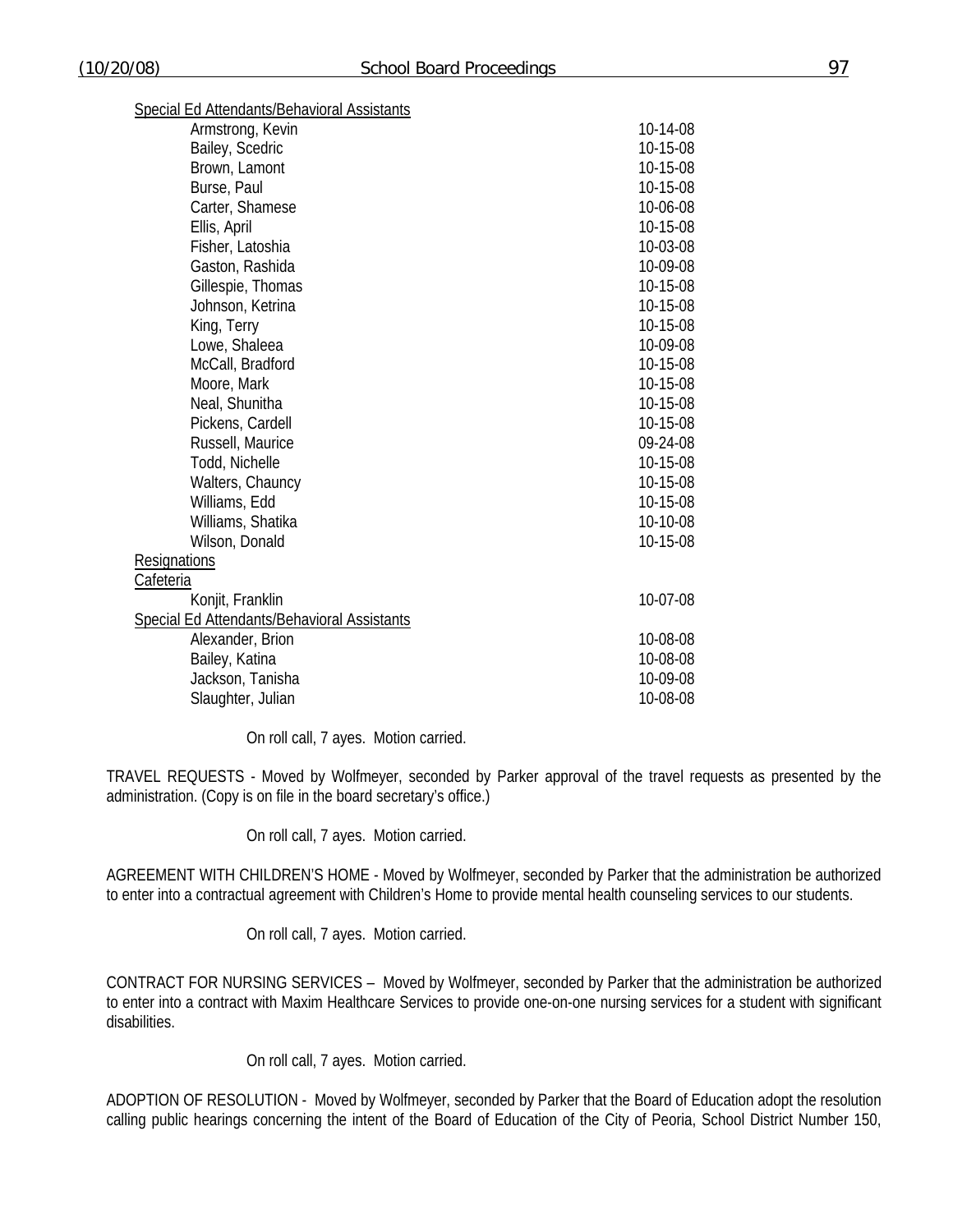Peoria County, Illinois, to enter into proposed Lease Agreements with the Public Building Commission of Peoria, Peoria County, Illinois and to comply with the public notice requirements of the Illinois Bond Issue Notification Act.

On roll call, 7 ayes. Motion carried.

NATURAL GAS CONTRACT - Moved by Wolfmeyer, seconded by Parker that the Board of Education extend for an additional one year period the contract with ProLiance Energy for the provisioning of natural gas first authorized December 20, 2004.

On roll call, 7 ayes. Motion carried.

2008 – 2009 SALARIES FOR BUILDING ADMINISTRATORS - Moved by Wolfmeyer, seconded by Parker that the Board of Education approve that all principals will receive a 2% salary increase effective July 1, 2008, except those whose salaries were already set for the 2008-2009 school year.

On roll call, 7 ayes. Motion carried.

SUPPLEMENTAL EDUCATIONAL SERVICE CONTRACTS – Moved by Wolfmeyer, seconded by Parker that the Board of Education authorize the Director of Title 1 to enter into a contract with the following Supplemental Educational Service Provider as required by ISBE: A+ Tutoring Service, Ltd.

On roll call, 7 ayes. Motion carried.

## **DELIBERATION AGENDA** - .

Review of Suspensions - Moved by Wolfmeyer seconded by Spangler that the Review of Suspensions listed on Report No. 3 dated October 20, 2008 be approved as presented.

> On roll call, 5 ayes. Butler, Spangler, Stowell, Wolfmeyer, Gorenz 2 abstentions. Parker, Ross. Motion carried.

. **CHANGE TO BOARD POLICY 7:165** – Moved by Spangler, seconded by Butler that the changes to Board Policy 7:165 – Students - School Uniforms – be approved as presented.

#### *Students - School Uniforms*

As part of our safety program and to ensure a culture of excellence, all primary and middle schools in the School District will enforce a mandatory school uniform policy by School Year 2009-2010. Mandatory school uniforms shall not apply to the Adult Education Program or the Evening School Program. The purpose of this policy is to provide additional opportunities for increased school safety, to minimize disruption, to easily identify trespassers on campuses, and to promote improvement in student behavior. School uniforms also help students to experience a greater sense of school identity and belonging, along with promoting academic excellence.

Students may wear attire that is part of the student's religious practice and may wear the uniform of a nationally recognized youth organization such as Boy Scouts or Girl Scouts on regular meeting days. The School District shall accommodate the needs or otherwise provide appropriate resources to assist a student from an indigent family in complying with this school uniform policy.

No student shall be denied attendance at school, penalized or otherwise subjected to compliance measures for failing to wear a uniform by reason of:

1. Insufficient time in which to comply with this policy;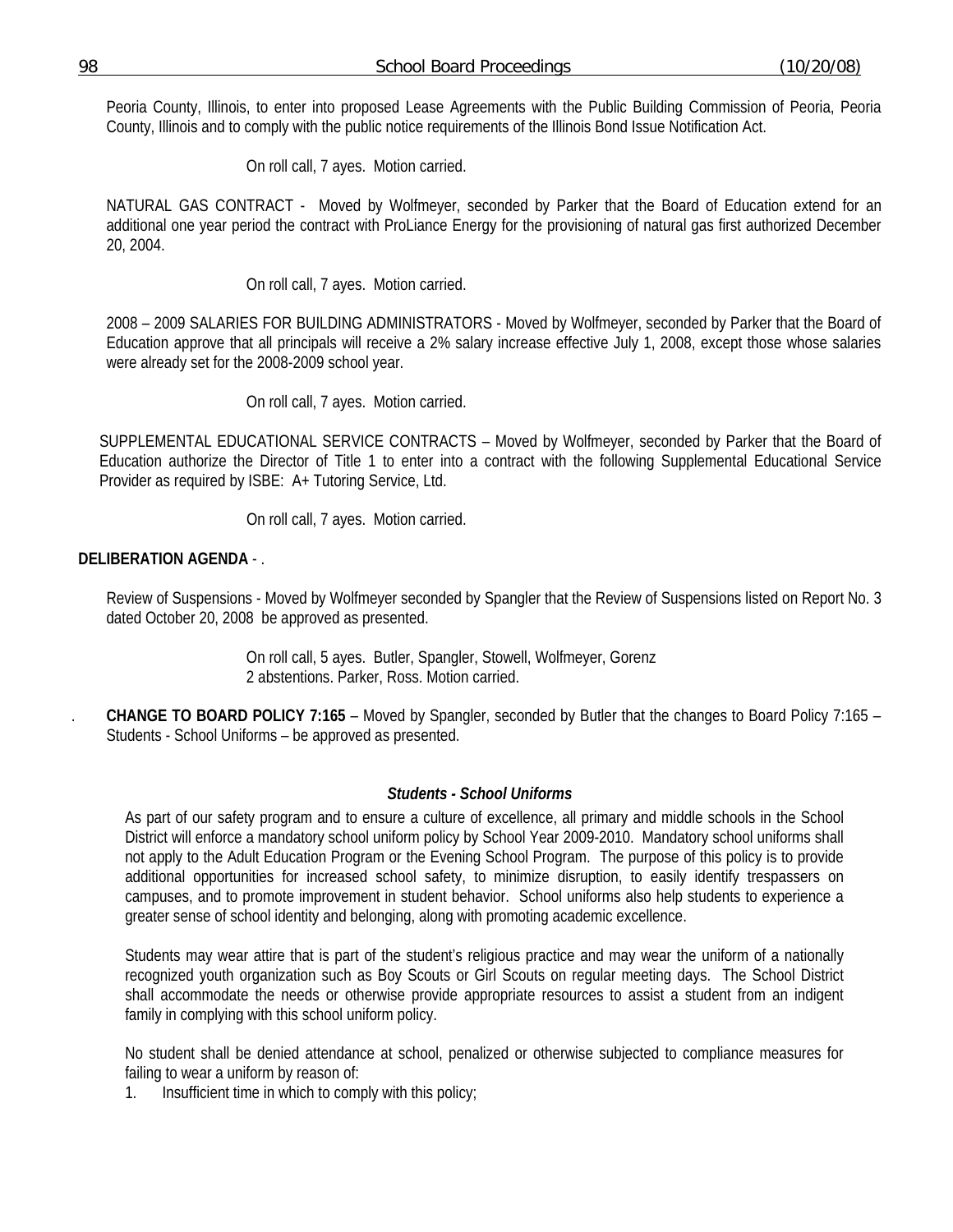2. Objection by the student's parent(s)/guardian(s) on religious grounds to the student's compliance with this policy, if they have provided the Board with a signed statement of objection detailing the grounds for the objection.

The Superintendent or his designee shall prepare an Administrative Procedure implementing the mandatory school uniform policy, which shall include the requirement and exceptions as provided in the School code.

LEGAL REF: 105 ILCS 5/10-22.25b. Tinker v. Des Moines Independent School District, 89 S.Ct. 7 (1969). CROSS REF: 7:160 (Student Appearance), 7:190 (Student Discipline) ADOPTED: July 18, 2005 REVISED: October 20, 2008

Policy Committee chairperson Spangler presented background information on uniforms in District 150. She noted that Harrison Primary School started the uniform pilot over ten years ago and is has grown to 14 schools. She stated that it is time for the Board to now decide if the pilot was successful. She also noted that the Board began discussions on uniforms last spring. She would be happy if a high school would like to pilot uniforms.

Board member Parker would like to see the district have one "across the board" uniform that would be acceptable at all District schools.

Board member Stowell asked the Board if they felt the vote should be postponed so that the PTO's in the schools would have a chance to meet and be heard from. He stated his concern that the Board of Education has communicated this change as effectively as they can.

Superintendent Hinton reported that the administration is ready to move forward.

Board member Ross stated that the Board of Education has been talking about uniforms for a number of years. She feels the Board needs to adopt this policy and then continue with the education on the policy. She feels that if the parents and students are involved in the process of choosing colors, etc. for a school they will have more ownership and pride in the uniforms.

Board Member Wolfmeyer agreed with Mrs. Ross that the policy needs to be passed so the administration and Parent Teacher Advisory committee can work on the administrative procedure. She feels this policy will help with the identification of students in the schools, help students with peer pressure and help ease the cost of purchasing school clothing. She also agrees that the uniform policy needs to be in the high schools and hopes that at least the dress code will be addressed.

Board member Butler noted that Mrs. Spangler has done a lot of research and work on this issue. She feels that everything has been explored and administration is ready to move forward.

On roll call, 7 ayes. Motion carried.

**CHANGE TO BOARD POLICY 4:60 – Operational Services, Purchases** – Mr. Cahill presented that effective October 3, 2008 the law changed the on the threshold school districts must use the competitive bidding process before approving business contracts. Board member Wolfmeyer asked that the report to Board members on purchase orders over \$2,500 not be changed to \$5,000. Discussion was held.

Moved by Parker, seconded by Wolfmeyer, that the Policy 4:60 be amended to change the Report on PO's to the board back to \$2,500.00

On roll call, 7 ayes. Motion carried.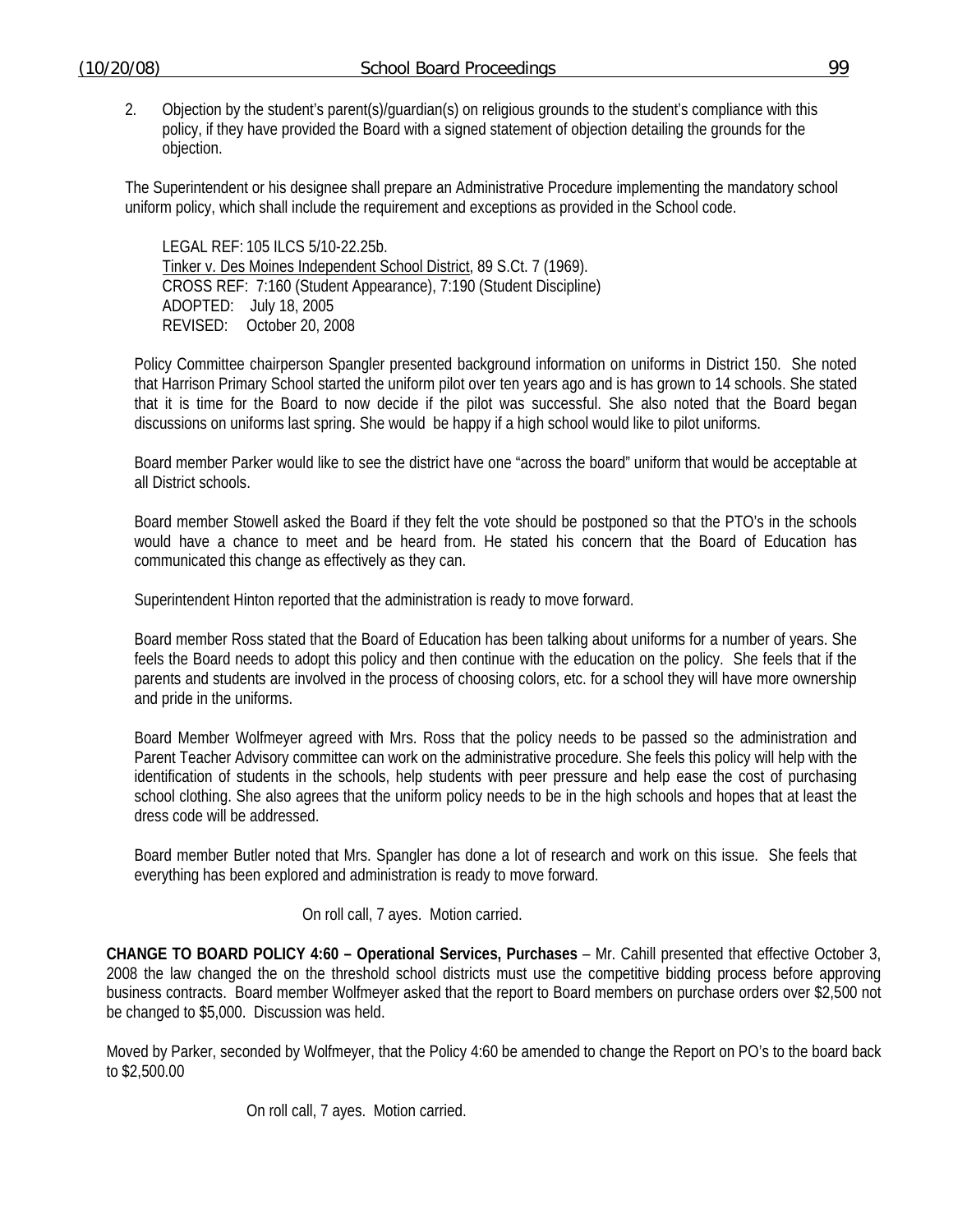Moved by Spangler, seconded by Butler that the first reading for changes to Board Policy 4:60 be approved as amended.

# **Operational Services, Purchases**

Adoption of the annual budget authorizes the Comptroller-Treasurer or designee to purchase budgeted supplies, equipment, and services. Purchases of items not included in the budget require prior Board of Education approval, except in an emergency.

All contracts for supplies, materials, or work involving an expenditure in excess of \$10,000 *\$25,000* shall be made in accordance with the State law bidding procedure, unless specifically exempted. Sealed, competitive bidding, with certain statutory exceptions, is required. The Superintendent or designee shall prepare the necessary legal notices. The contract will be awarded to the lowest responsible bidder, considering conformity with specifications, delivery terms, quality, and serviceability. The Superintendent or designee shall report the results of the bidding to the Board of Education, together with a recommendation and supporting rationale. Contracts will be awarded by the Board of Education at an official meeting. Bid deposits of 10 percent of the bid amount, assuring good faith in bidding, and performance bonds to the extent of 100 percent of the contract amount, may be required.

Except in cases of urgent necessity, all purchases of \$<del>10,000</del> \$25,000 or less but more than \$2,500 *\$5,000* shall be made by securing sealed bids, written or oral quotations from at least three available competitors. In cases where this is not feasible, a written record shall be filed stating the reason for securing fewer than three bids or quotations. Bids and quotations secured in this manner shall be tabulated and submitted to the Board of Education for approval with recommendations from the administration.

At each Board of Education meeting, a report shall be submitted to the Board for its information, listing all purchase orders issued in excess of \$2500 for which bids or quotations were not obtained and the reason therefore.

*Contracts for repair, maintenance, remodeling, renovation or construction or a single project involving an expenditure not to exceed \$50,000 and not involving a change or increase in the size, type or extend of an existing facility do not need to be submitted.* 

Illinois Human Rights Act - Every contract to which the school district is a party shall be conditioned upon the requirements that the supplier of the materials or services of the contractor and his subcontractors, and all labor organizations furnishing skilled, unskilled, and craft union skilled labor, or who may perform any such labor or services, as the case may be, shall not commit any civil rights violation as defined by the Human Rights Act of the State of Illinois (Ch. 68, 1-101) and Title VII of the 1964 Civil Rights Act (42 U.S.C. 2000e), and shall comply with the Equal Employment Opportunity Clause promulgated by the Illinois Department of Human Rights. If federal funds are used for the purchase of any services or materials, then the contractor is also required to comply with Section 504 of the Rehabilitation Act. (29 U.S.C. §794), The Equal Pay Act (29 U.S.C. §206) and 18 U.S.C. §874.

The Superintendent shall develop procedures which will allow the purchase of good quality products and services at the lowest cost, with consideration for service, quality, equal opportunity and delivery promptness, and in compliance with State law.

LEGAL REF.: 105 ILCS 5/10-20.21. ADOPTED: July 18, 2005 REVISED: March 4, 2008 October 20, 2008

On roll call, 7 ayes. Motion carried.

**APPROVAL OF CURRICULUM CHANGE FOR LANGUAGE ARTS** – Moved by Stowell, seconded by Spangler that the Board of Education approve the 7<sup>th</sup>-12<sup>th</sup> Grade English Language Arts Curriculum.

On roll call, 7 ayes. Motion carried.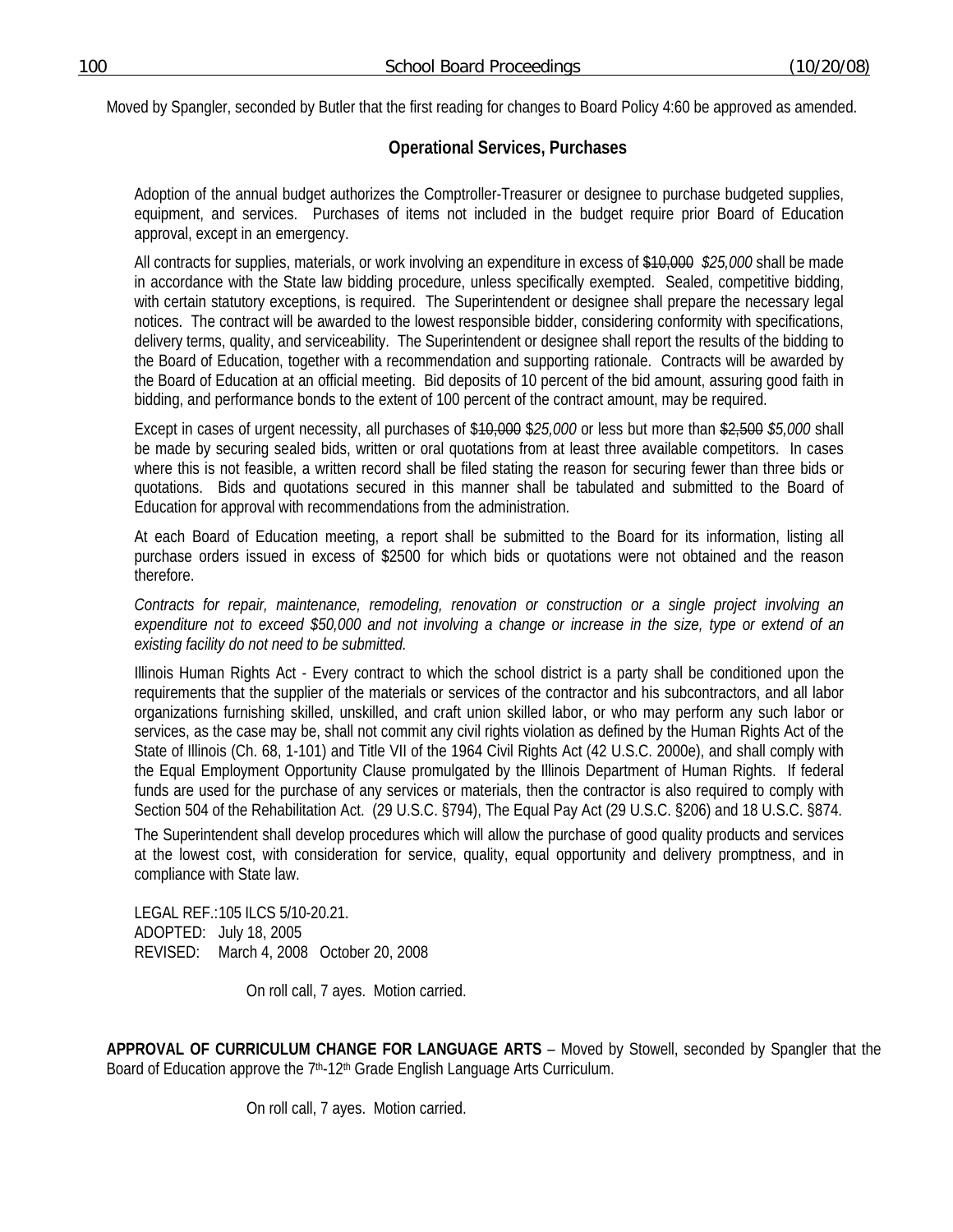**APPOINTMENT OF COMMUNITY SUPERINTENDENT SEARCH COMMITTEE -** Moved by Spangler, seconded by Butler that the Board of Education approve the appointment of the Community Superintendent Search Committee – Rita Ali, Glen Barton, McFarland Bragg, Carl Cannon, Andy Chiou, Linda Daley, John Erwin, Barbara Penelton, Jackie Petty, Debbie Ritschel.

Dr. Gorenz announced that with the retirement of Superintendent Hinton in July of 2010 the Board of Education has begun the process of searching for a new Superintendent. The Board of Education consensus was to establish a wide based community search committee to assist them. This committee would bring forward from two to six names for Board consideration. The Board of Education would be making the final decision.

Board member Wolfmeyer presented the time-line for the selection – in October the Board of Education will establish criteria for the new Superintendent for the committee to use in their search. A budget will be allocated to the committee and a staff member assigned to the committee. The committee will decide by January if they need a search firm to help with the process. In February screening of candidates would begin. By July background checks on candidates should be complete and the Board would make a decision by the end of August. The new Superintendent would begin full time on July 1, 2010, but there could be some transition days.

Dr. Gorenz noted that this committee brings members of the community together who have a wide variety of skills. He stressed that District 150 is one of the larger corporations in Peoria.

Mrs. Parker would like the board and committee to meet together before the process begins.

Mr. Stowell would like the committee to bring back four to six candidates. He also noted that the IASB Conference in November would be a great time to begin to let everyone know that we have an opening for Superintendent.

On roll call, 7 ayes. Motion carried.

**ADOPTION OF RESOLUTION FOR TRANSFERRING FUNDS** – Moved by Stowell, seconded by Spangler that the Board of Education adopt a resolution transferring interest income from the Debt Service Fund to the Operations & Maintenance Fund of City of Peoria, School District 150, Peoria County, Illinois.

Mr. Cahill reported that this transfer of funds had been planned for with the adoption of the 2008-2009 budget with the hope of lowering the amount the District would need to borrow. Currently the flow of monies received by the District has fallen off. Mr. Cahill is not ready to say that those monies will not be received, he feels they will be received, but not in a timely manner. Currently the District is \$5 million behind on revenues they expected to receive. He did note that this would be a one time transfer and that the accumulated funds come from at least 1997. Mr. Cahill stated that if the transfer is not made administration would need to identify drastic actions to be taken to the current budget to achieve the same result.

On roll call, 7 ayes. Motion carried.

## **INFORMATION ITEMS – REPORTS FROM SUPERINTENDENT AND STAFF** –

- 1. GOAL 1 STUDENT ACHIEVEMENT **Student Responsibility and Accountability** Dr. Hannah reported that the committee had its first meeting on October 9, 2008. Members were asked to read the provided research. He noted that any recommendation will probably result in change to Board Policy. The implementation phase will occur in the 2009- 2010 school year.
- 2. Goal 2 FISCAL RESPONSIBILITY FINANCE REPORTS Mr. Cahill presented this report for the Board's information and review.

 PURCHASE ORDERS OVER \$2,500 – Mr. Cahill presented this report for the Board's review. Questions were asked and answered regarding the report.